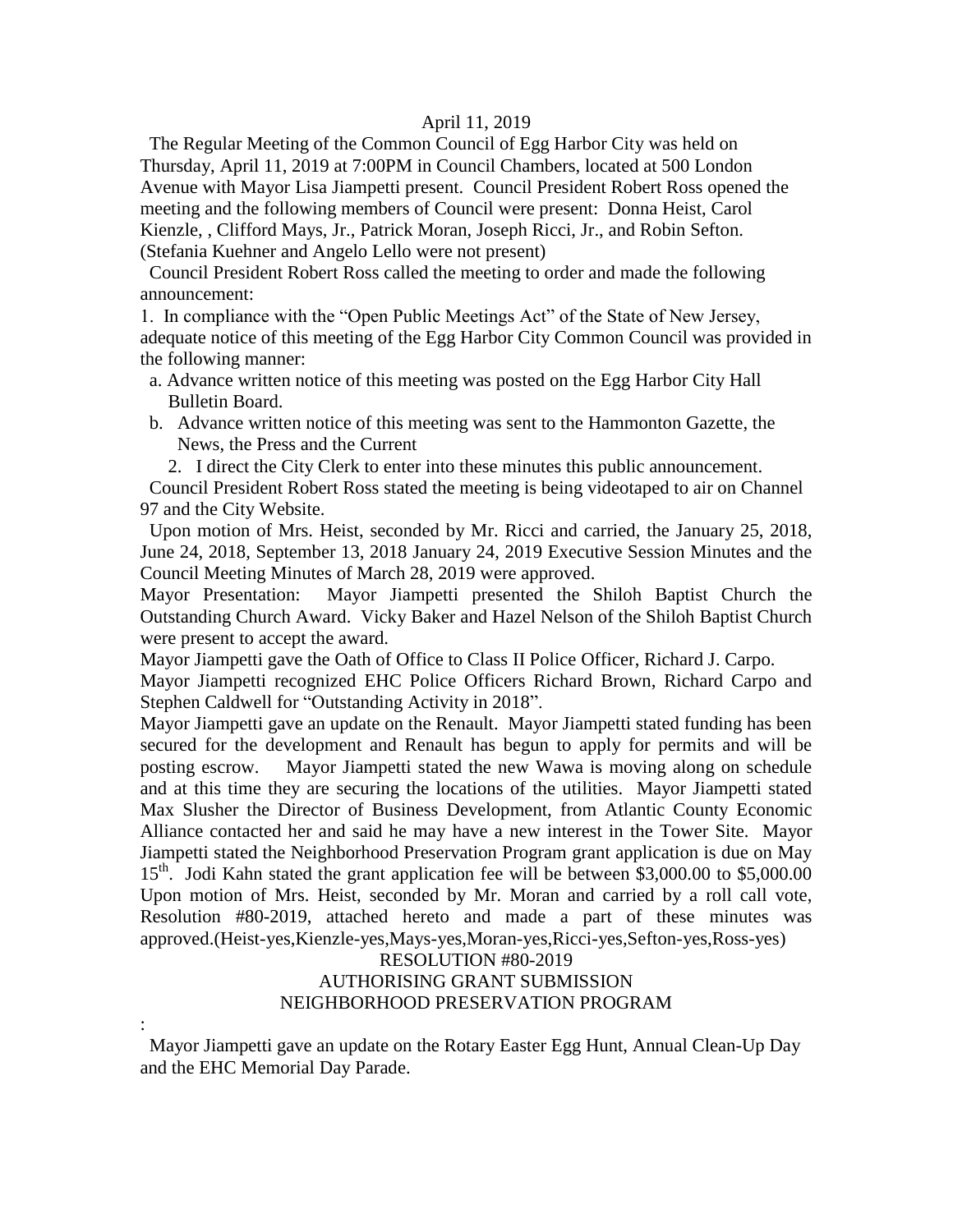Committee Chair Reports: Council Pres. Ross stated there will be a Re Development Committee meeting on April  $16<sup>th</sup>$ .

Councilwoman Heist read the Highway Department report submitted by Highway Department Chair Kuehner. Mrs. Kuehner's report addressed the poor condition of the 200 block of Washington Avenue, street signs down a two locations, street lights 100 block of London and the bucket truck delivery date. Council Pres. Ross stated the Code Enforcement Committee will be interviewing for a Part-time Code Enforcement Officer on Monday, April 15<sup>th</sup>. Councilwoman Heist stated #23 on the agenda will be held over. Mrs. Heist stated the ordinance is still be tweaked and will be on the April  $25<sup>th</sup>$  agenda for introduction. Mrs. Heist stated at the last council meeting everyone on council received a copy of an ordinance on vacant commercial property. Mrs. Heist asked that everyone look it over and if they have any comments to let her know before the next council meeting.

Police Department Report: Sergeant Aylwin gave an update on the EHCPD. CFO Report: Jodi Kahn reported on the Bond Anticipation Notes. Mrs. Kahn explained #20 on the agenda, a resolution authorizing lien foreclosure. Upon motion of Mrs. Heist, seconded by Mr. Ricci and carried by a roll call vote, Resolution #81-2019, attached hereto and made a part of these minutes was approved.(Heist-yes,Kienzle-yes,Maysyes,Moran-yes,Ricci-yes,Sefton-yes,Ross-yes)

#### RESOLUTION #81-2019

### AUTHORIZING THE INSTITUTION OF AN IN REM TAX FORECLOSURE

City Clerk Report: Meg Steeb stated NJ Transit contacted her about placing an additional bus shelter outside of Rite Aid on St. Louis Avenue. New Jersey Transit will pay for the shelter and installation. The City will maintain the bus shelter.

City Attorney Report: Attorney Sam Lashman stated he was filling in for Jim Carroll. Mr. Lashman stated Mr. Carroll was out of town for his daughter's wedding. Engineer Report: City Engineer Ryan McGowan gave on update on City Projects. Councilman Mays asked Mr. McGowan for an update on the EH North Development issue regarding driveway locations. Mr. McGowan stated the builder is well within his rights to install driveways in the front of the homes in Phase 1. Mr. McGowan stated there may have been a verbal agreement not to put driveways in the front in Phase 1 but nothing was ever put in writing. Some Council Members were upset that the builder did not keep his word regarding the driveways. Angela Brown of 1610 Liverpool Avenue came before Council. Mrs. Brown expressed her displeasure with the home being built next door to her having a driveway installed in the front of the home. Mrs. Brown stated she was in attendance at a meeting where the builder said he would not put driveways in Phase 1 in the front.

Councilman Mays had to leave the meeting for an emergency.

Public Hearing on the 2019 Municipal Budget

 Mrs. Heist made a motion to open the Public Hearing, the motion was seconded by Mr. Ricci and carried by all. Council Pres. asked if anyone from the public had any comment and there was none. Mrs. Heist made a motion to close the Public Hearing, the motion was seconded by Mr. Ricci and carried by all.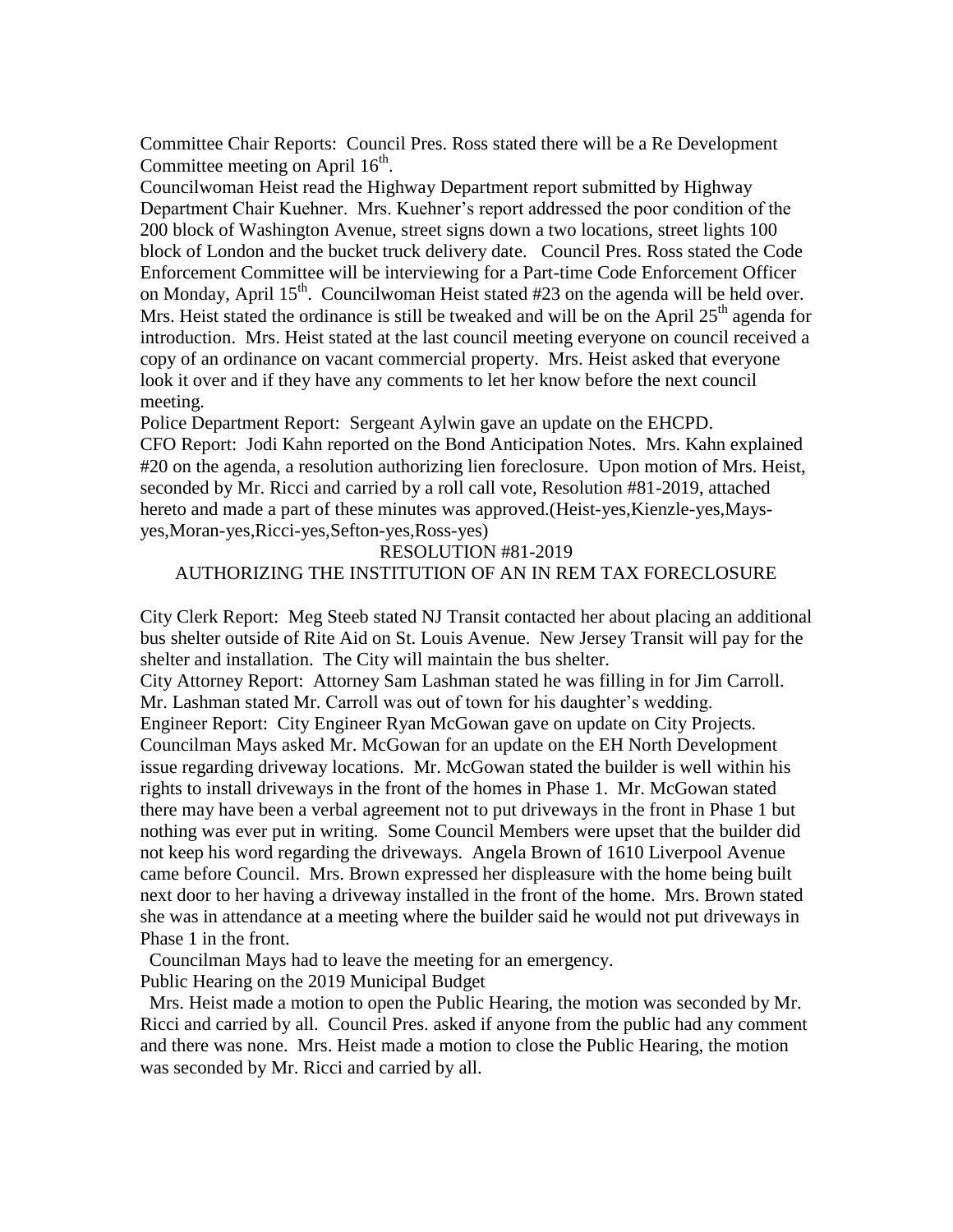Council Pres. Ross stated #14, #15 and #16 on the agenda will be held over until the April 25, 2019 Council Meeting.(2019 Municipal Budget Amendment, 2019 Budget Adoption and Local exam of 2019 Budget) Council Pres. Ross stated there will be a Budget Workshop on April 25, 2019 at 6pm before the regular scheduled Council Meeting.

# Upon motion of Mrs. Heist, seconded by Mr. ricci and carried by a roll call vote, Resolution #82-2019, attached hereto and made a part of these minutes was approved.(Heist-yes,Kienzle-yes,Moran-yes,Ricci-yes,Sefton-yes,Ross-yes) RESOLUTION #82-2019 AUTHORIZING THE AWARD OF A NON-FAIR AND OPEN CONTRACT FOR WATER & LANDFUILL LAB TESTING

 Upon motion of Mrs. Heist, seconded by Mr. Moran and carried, Resolution #83-2019, attached hereto and made a part of these minutes was approved. ORDINANCE #83-2019 AUTHORIZING CHANGE ORDER #2-CHARLES MARANDINO LLC TRANSPORTATION ALTERNATIVES-ATLANTC AVENUE TRANSIT PATH EXTENSION

 Upon motion of Mrs. Heist, seconded by Mr. Ricci and carried, Resolution #84-2019, attached hereto and made a part of these minutes was approved. RESOLUTION #84-2019 TONNAGE GRANT APPLICATION

 Upon motion of Mrs. Heist, seconded by Mr. Ricci and carried by a roll call vote, Resolution #85-2019, attached hereto and made a part of these minutes was approved.(Heist-yes,Kienzle-yes,Moran-yes,Ricci-yes,Sefton-yes,Ross-yes) RESOLUTION #85-2019 ESCHEAT PREMIUM ON FORECLOSED CERTIFICATES

 Upon motion of Mrs. Heist, seconded by Mr. Ricci and carried by a roll call vote, Resolution #86-2019, attached hereto and made a part of these minutes was approved.(Heist-yes,Kienzle-yes,Moran-abstain,Ricci-yes,Sefton-yes,Ross-yes) RESOLUTION #86-2019 RELEASE PERFORMANC BOND-GATLIND HOMES, LLC

Public Hearing:

#### ORDINANCE #6-2019

AMENDING CHAPTER 251 OF THE CITY OF EGG HARBOR MUNICIPAL CODE

 Mrs. Heist made a motion to open the Public Hearing on Ordinance #6-2019, the motion was seconded by Mrs. Kienzle and carried. Council Pres. Ross asked if anyone from the public had a any comment and there was none. Upon motion of Mr. Moran, seconded by Mrs. Kienzle and carried, the Public Hearing was closed. Upon motion of Mrs. Heist, seconded by Mr. Ricci and carried by a roll call vote, Ordinance #6-2019, attached hereto and made a part of these minutes was adopted and the Notice of Adoption